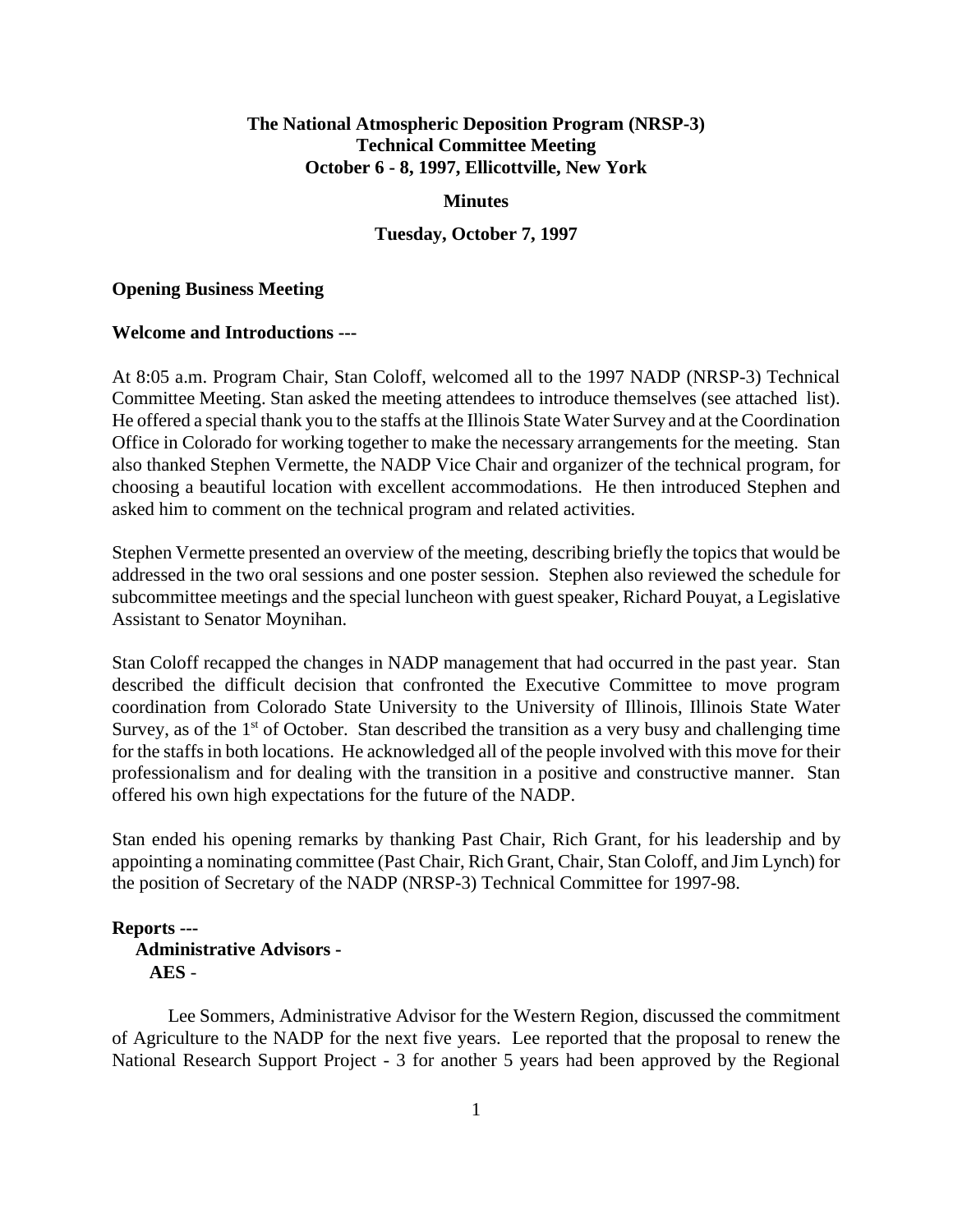Directors. He introduced Wayne Banwart from the North Central Region and Bill Brown from the Southern Region. Wayne is a faculty member at the University of Illinois and will serve as the lead Administrative Advisor to the NADP, since the Program Office is now located there.

#### **CSREES -**

Jack Barnes told the group that the NADP is highly regarded at the CSREES in Washington, D.C. Jack described the need for a review of the entire Program. He indicated that the need for the review was first introduced by the Northeastern Regional Directors during their deliberations over the proposal to renew the NADP for another five years. Jack reported that the Northeastern Regional Directors approved the renewal but noted that a program review had not occurred in the third year of the previous 5-year cycle. The Northeastern Region requested that a review be organized as soon as practical. Jack mentioned that this topic had received much attention at the Executive Committee meeting on Monday (5 October). Jack stressed the importance of the review and encouraged everyone present to offer their ideas on how the review might be structured and who should be involved. Jack reiterated the need to leave Ellicottville with a solid plan for the review.

### **USGS -**

Mark Nilles reported that the USGS atmospheric deposition funding was restored by Congress at the same levels as FY97. In addition to the direct USGS support for NADP monitoring, ongoing interpretive efforts were supported, including: base cation depletion in soils in the Northeast and Southeast, an updated trends effort, and total deposition in high elevation precipitation in the Rockies. A new interpretive effort includes support for calculating nitrogen deposition in the Mississippi River drainage, as part of the federal Committee on the Environment and Natural Resources assessment of hypoxia in the Gulf of Mexico.

#### **Program Office -**

Van Bowersox, Program Coordinator, thanked the staff of the Coordination Office in Colorado for their cooperation and effort in moving the office to Illinois. Van especially thanked Linda Bandhauer for working with Kathy Douglas on the arrangements for the annual meeting. He recognized Jim Lynch for all his work in preparing the NRSP-3 renewal proposal.

Van described the overall plans for staffing the Program Office. He announced that a search was underway for a program assistant who will handle the agreements between non-federal participants and the University of Illinois. There are over 50 agreements covering approximately 80 sites in the NADP/NTN and its two subnetworks. This is an important position and a significant effort within the scope of activities in the Program Office.

Van highlighted the following items in his report:

**•** Van received notification that the NRSP-3 off-the-topmonies had been approved and would be administered through the Illinois Agricultural Experiment Station.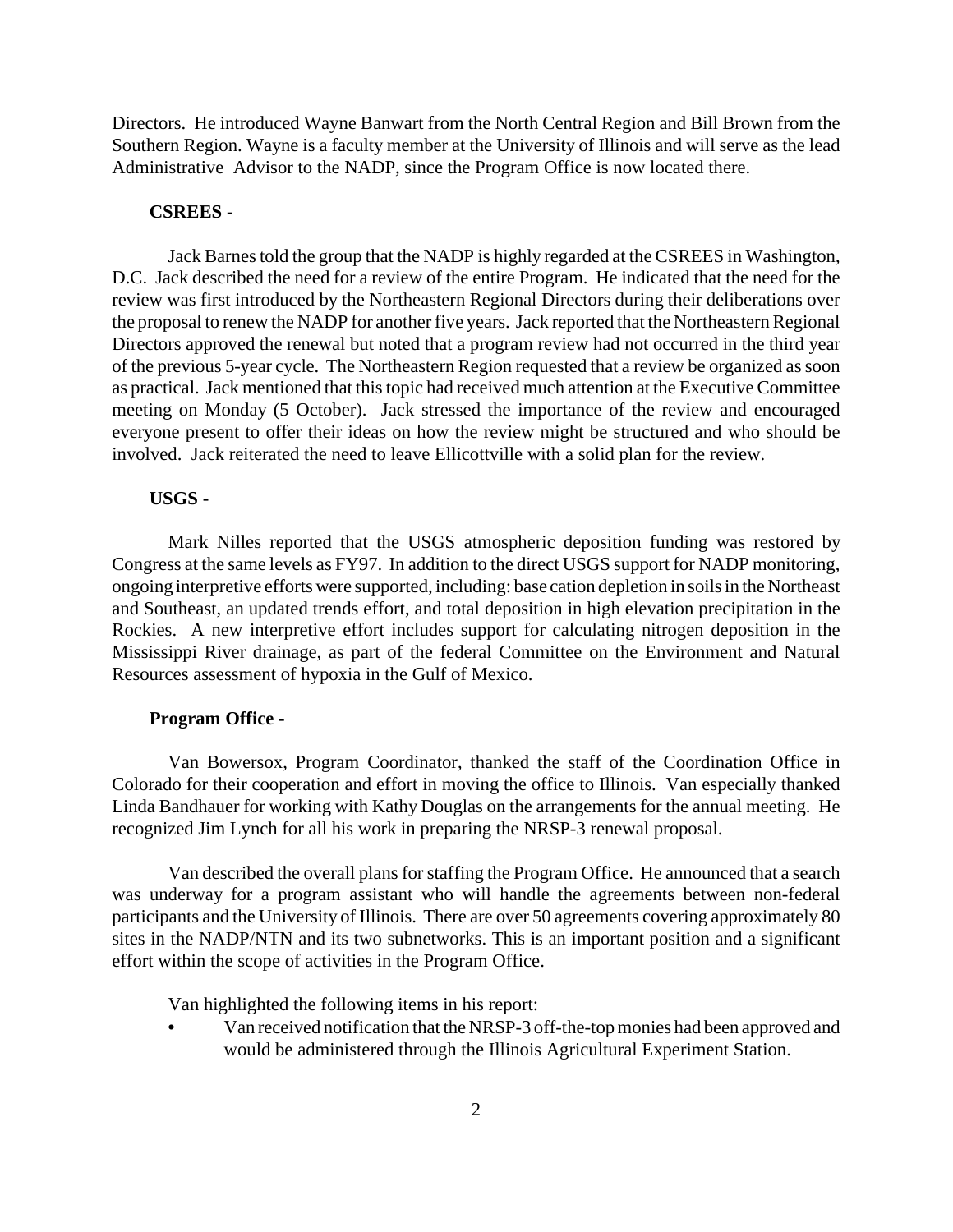- **•** The proposal for the cooperative agreement between the USDA CSREES and the University of Illinois was submitted to the CSREES in September. CSREES sent a letter affirming its intent to fund this agreement. A formal cooperative agreement is in preparation. This agreement is funded with monies from nine federal agencies.
- **•** Memoranda of Agreements (MOA) for the "non-federal" sites (e.g., SAES, universities, state agencies, national labs, and private companies) are being processed by the Water Survey and University of Illinois Grants & Contracts. For the NADP/NTN, 29 of the 34 agreements are in final or near final form. For AIRMoN, one site isfunded using an MOA (Tampa Bay National Estuarine Program site). For MDN, all sites are funded with MOAs, which are now being prepared. MOAs will be sent to MDN sponsors before the end of December 1997, when MDN Coordination officially moves to the University of Illinois from Colorado State University.
- **•** There are 196 active NADP/NTN sites and nine NADP/AIRMoN sites in the network as of 30 September 1997.
- **•** Kathy Douglas will provide administrative support for Technical and Executive Committee meetings, coordinating meeting rooms, making arrangements for audiovisual equipment, and handling meeting registration and other matters, as needed.
- **•** Jim Osborne, a Water Survey technician, has been employed by the Program Office to assist with the Network Equipment Depot (the spare parts shelf). Jim will work with vendors, including Wally Weber at Aerochem Metrics, to get motor boxes, sensors, precipitation gage clocks, and gage mechanisms repaired.
- Scott Dossett, the CAL site liaison, will expand his responsibilities to include oversight of site start-ups, moves, and modifications. He will work with the Coordinator to help site personnel address long-term problems with siting and equipment.
- Bob Larson has been hired as the NADP Data & Information Services Manager. Bob will work with Bob Gilpin at Colorado State University to move the NADP data base to the Water Survey. In addition, Bob will be responsible for development of the NADP Web page. Bob has experience with the NT operating system and use of Microsoft's SQL data base management system, planned for use with the NADP data set. The goal is to have uninterrupted access to NADP data throughout the move from CSU to the UI.

# **CAL -**

Jane Rothert reported.

- Personnel Changes
	- Mark Peden continues as the Laboratory Manager
	- Karen Harlin is the Laboratory Supervisor, replacing Kenni James. She also replaces Andrea Morden-Moore as Data QA specialist
	- Laura Zangori was hired to do sample filtration and measure lab pH and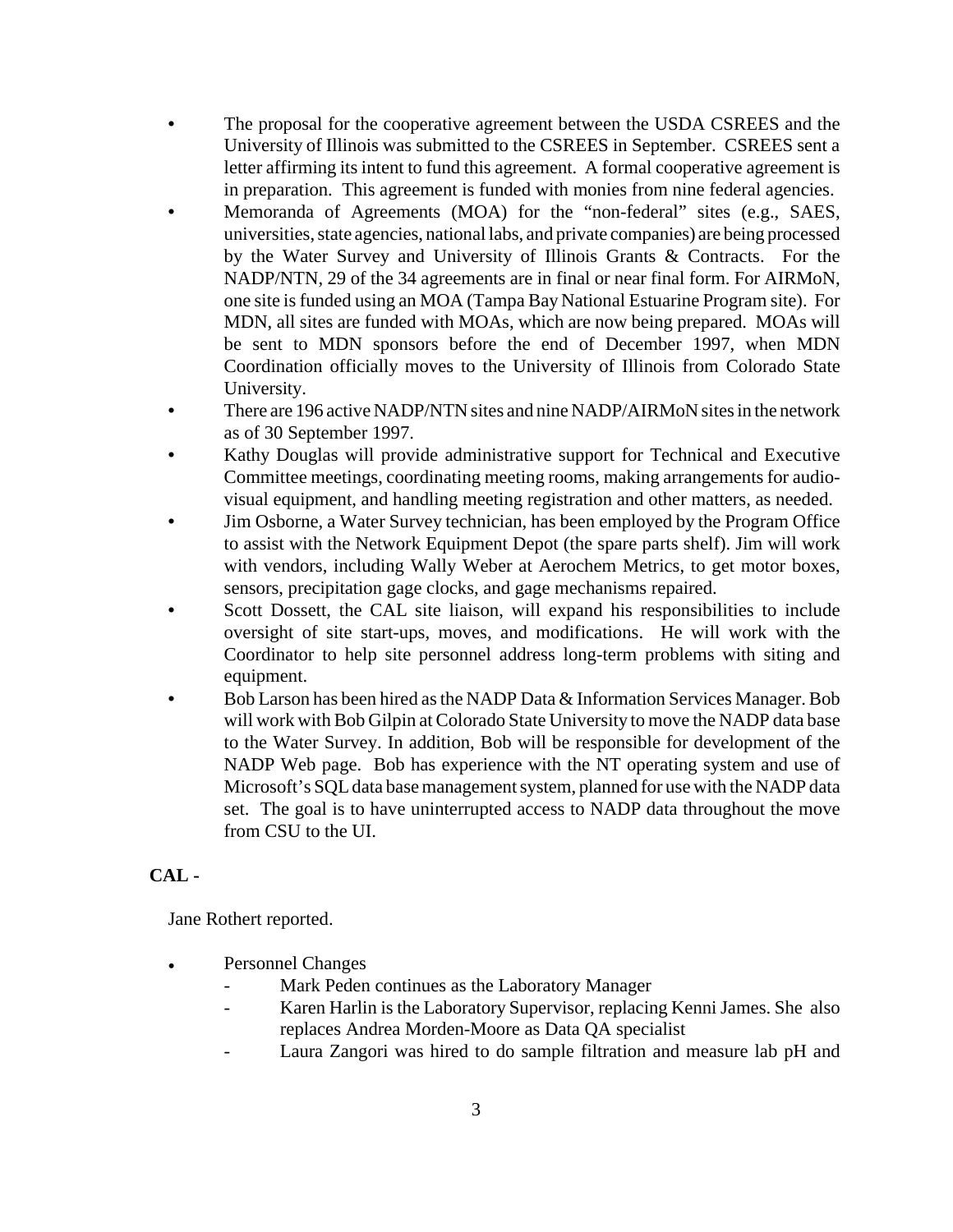conductivity. She replaces Pam Scales

- Jane Rothert is now the Analytical QA Specialist and AIRMoN Data Manager
- Phillis Ballard is a new half-time employee, who washs buckets and bottles
- Kathy Douglas, Data Base Manager, is working 25% for the Program Office
- Scott Dossett, Site Liaison, is working 25% for the Program Office
- Data Technician, new hire, will assist Kathy Douglas, and Scott Dossett with data screening and reporting and some AIRMoN duties.

Cross training is ongoing so that leaves and absences do not disrupt the work flow. • pH Electrode Update

All but two sites use the Broadly-James electrode. 127 new and used electrodes were sent in the last year. The turnaround in electrodes is about 1.6 years. New electrodes seem to have a drift problem. Laura Zangori is working with the manufacturer to determine the cause of the problem.

- QA Reports The 1995 report is at the University of Illinois printer. It will be available in mid to late October. Annual reports are now Jane Rothert's responsibility.
- **Training Course** There were 12 attendees at the course held in May. To date, the CAL has conducted 27 courses for 589 participants, representing 220 sites. 14 active sites have never attended training.
- ! Update on Interlaboratory Comparison Studies

The CAL was contracted to prepare samples for the World Meteorological Organization interlaboratory comparison.

pH 4.9 Check Solution

This QC solution has been used since January 2, 1996. Sites consume a liter of solution about once every 4 months, considerably more than when the 4.3 check solution was used. Apparently more solution is required to get measurements in the acceptable range. The CAL is preparing about 100 liters of 4.9 check every two months, or 600 liters per year.

- The Flow Injection Analyzer was computerized to capture ammonium and phosphate data beginning in April 1997.
- Network Equipment Depot (NED)
	- NED replaces the Coordination Office Equipment Depot (COED). Transfer of supplies and materials began on June 1, 1997. By mid-August, all COED materials had been sent to the NED. As of September 1, 1997, all replacement components are being sent to sites from the NED. The NED has sufficient supply of parts at this time. Procedures are being written and local repair vendors sought.
- 11-Grid vs 7-Grid Sensor Test MDN uses 11-grid sensors, whereas NADP uses 7-grid sensors on the ACM collectors. Results of a comparison performed at the CAL show similar collection efficiencies. Scott Dossett will present a poster detailing the experiment.
- ! EPA Site Audit Program/Training New Site Auditors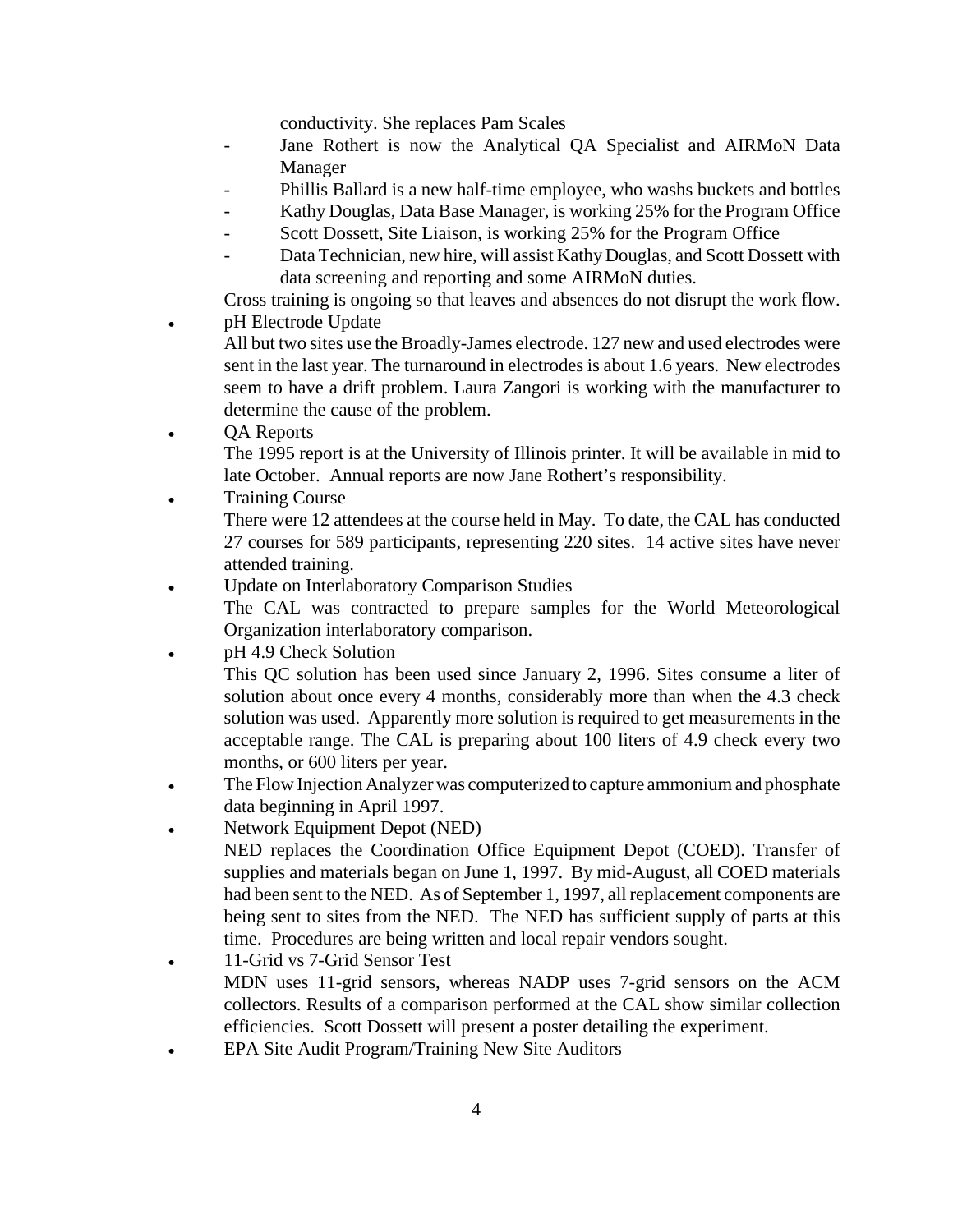Scott Dossett presented a schedule for training new site auditors. The plan was for a 3-day training session, which would include the standard CAL training course plus intensive field and laboratory work.

**Operators Manual Rewrite** 

Progress on organizing and writing a revised NADP Operators Manual has slowed due to the Coordination Office move to the ISWS. Pictures and schematic diagrams in the manual are being digitized. The goal is to develop a document that is accessible via the Worldwide Web.

- ! Annual Lid Seal Replacement Collector lid seals were changed on June 24, 1997. All but 10 sites participated. Memos were sent to non-participating sites to determine the nature of their problems, if any. Four sites were sent letters about especially dirty lid seals. 20 sites were classified as having off center lid seal impressions, which may indicate future problems with the collectors. Dossett is formulating a plan of action.
- AIRM<sub>o</sub>N

- 1118 archival samples were sent to Tyler Coplen of the USGS in Reston, VA. Ty will analyze these samples for oxygen and hydrogen isotopes. Samples covered all sites for the years 1993-1994.

- CAPMoN raingages were used for the last two summers at all but the Florida site. Preliminary studies show no bias between the CAPMoN gage and the NWS "stick" gage.

-Nipher-shielded CAPMoN precipitation gages will be installed at 4 sites (IL11, OH09, NY67, and VT99) for use this winter to compare with the unshielded NWS "stick" gage. PA15 already has a Nipher-shielded gage and data for the winter of 1996-97 are available.

- There is a potential new AIRMoN site in Sarasota, FL, funded by the Sarasota Bay National Estuary Program. Site operations could begin in early 1998.

-NGS Kid's Network - pH data are still being sent to NOAA for the National Geographic Society's Kids' Network - Acid Rain. Jane Rothert reviewed new text that describes pH measurements and general information about acid deposition and collection. This text will be used next spring in classrooms around the country.

- The AIRMoN Site Operator's Manual was published as a NOAA Technical Memorandum in April. At that time, edits were made and a revised version of the operators' manual was sent out to all AIRMoN sites.

-The AIRMoN QA Manual is in the process of being rewritten based on Data Quality Objectives (DQO's). This has been delayed due to the move of the Coordination Office to the ISWS. Section 2 on Field Operations, Section 3 on Laboratory Operations, and Section 4 on Data Management Operations are nearly complete.

Special Research Projects

- Gelman Filters - A new type of Gelman filter was tested to see if the positive sodium bias, now observed with Millipore filters, is better or worse. Preliminary results are very positive. The Gelman filters have allow a good flow rate and are equal in price to the Millipore filters. If further tests continue to show results as good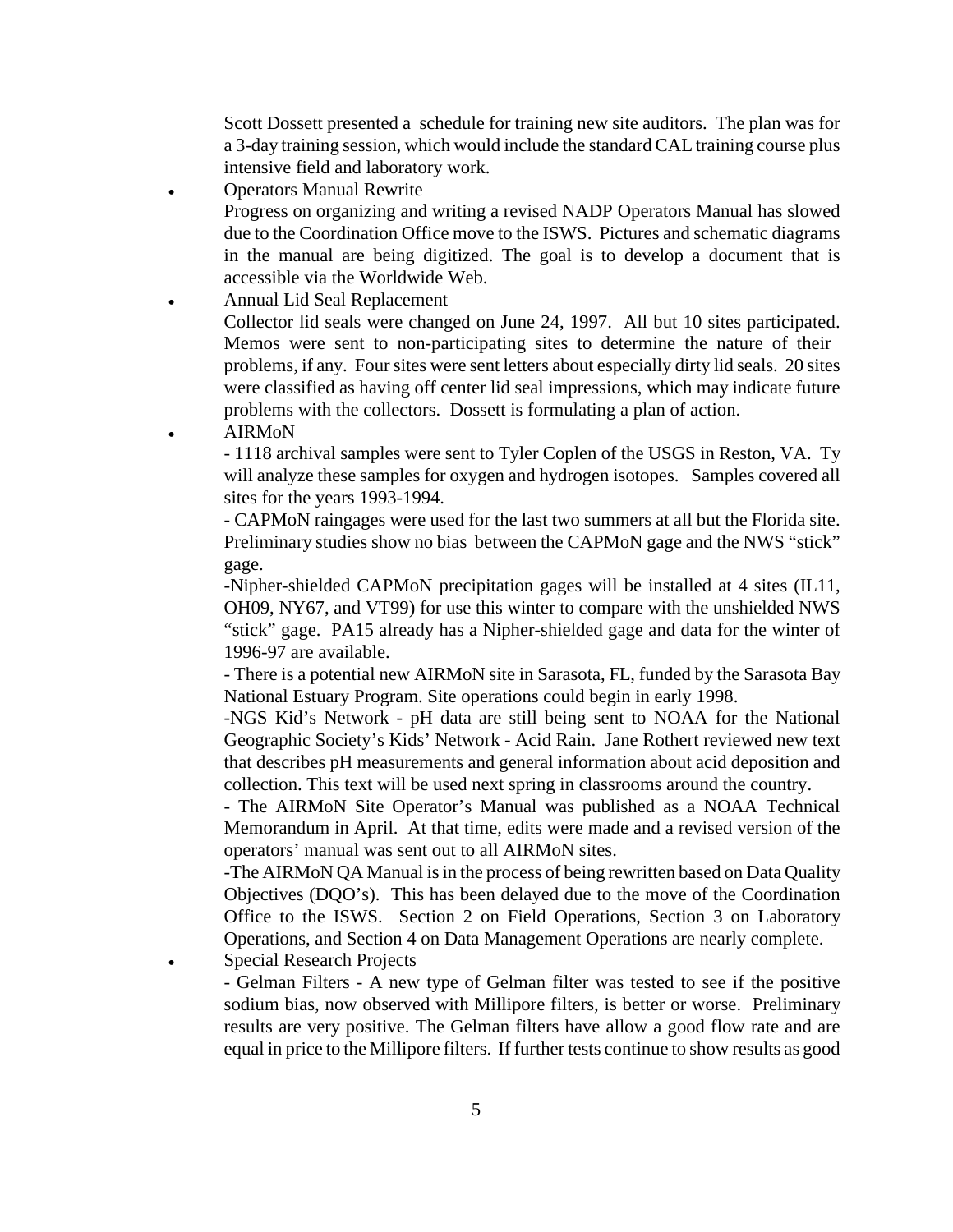as the preliminary study results, the CAL will start using the Gelman filters on Jan. 1, 1998.

- New bucket cleaning procedures - New buckets have been cleaned using various combinations of prewashing, acid leaching, and check solution/blank verification. The CAL wants to standardize the procedure and incorporate it into the regular bucket washing protocols. The new method will formalize how new buckets are introduced into the system.

- New pH meter/computer - The CAL is currently a beta test lab for Orion's new pH meter. This is a regular computer with a special attachment and software that turns the computer into a pH meter. All of the CAL instruments, except pH and conductivity, are now computer-controlled with data acquisition directly to a database-compatible spreadsheet. An Orion instrument for conductivity, similar to the pH meter being tested, will be evaluated by the CAL when it becomes available.

- Ammonium stability study - Sue Bachman, Van Bowersox, and Pam Scales have begun exploring various ways to study the degradation of ammonium and other biologically sensitive constituents in acid precipitation.

- Omnimark pH meter - Omnimark Instrument Corp. has a new electrode, the IQ200 pH system. The CAL is in the initial stages of testing this new meter and probe. The probe is designed to last at least 12-18 months but can last up to 5 years.

! UPS Strike and its Effect on the CAL and Sample Shipping

- On August 5, the UPS went on strike. Data management staff faxed every site in the network, warning them to find alternate shipping services. About 90% of the sites sent samples by US Postal Service with the rest using Federal Express. Thirty sites did not send samples at all during the strike period. The overwhelming increase in business to both FedEx and the US Postal Service caused the travel time to increase from 3 to 10 days for each shipment. During the strike, approximately 500 mailers were sent from the CAL. The normal cost for sending these mailers would have been \$3000 when sent by UPS. The cost during the strike was \$6500 or an increase of 117%. One positive outcome of the strike wasthatsites were forced to rotate through their entire inventory of mailers. The CAL used this opportunity to confirm the bucket and lid inventories at each site.
- In-house Technical Review Mark Peden, Karen Harlin, and Jane Rothert will conduct a technical review of the CAL laboratory and shipping and receiving operationsin November. This will be an educational review to look for areasthat need to be improved, as well asto make sure all SOPs are being followed. All lab personnel will be reviewed in their primary and cross-trained jobs.

#### **MDN-**

Stephen Vermette presented the MDN report. Molly Welker will remain as the MDN Coordinator until January 1, 1998. Steve made assurances that the data will be sent soon and that they are finalizing the screening codes applied to the 1996 data. There are 26 sites in the MDN, and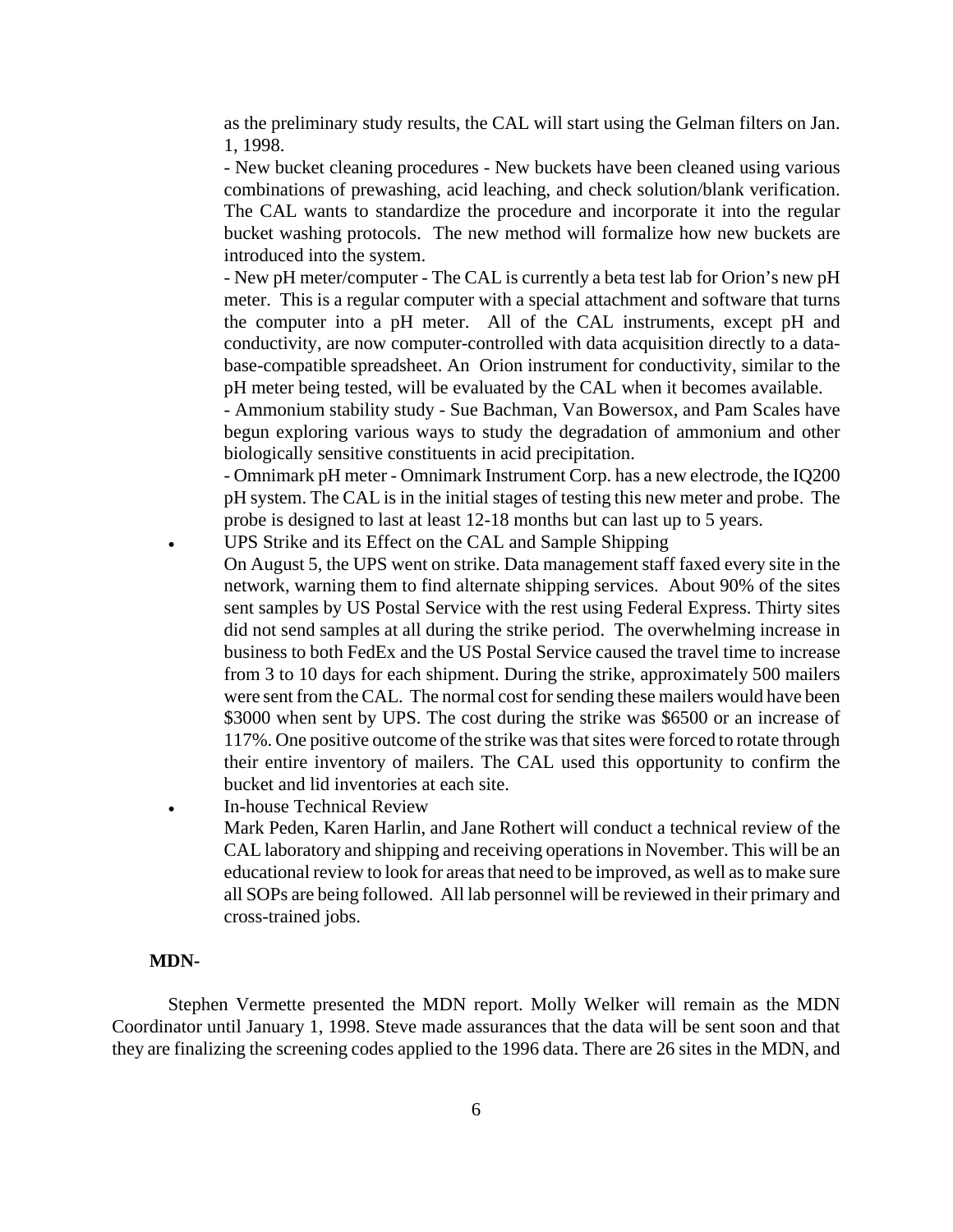8 additional sites that should be operational by the end of the year.

Mark Nilles suggested that the HAL and MDN should be more prominent at the meetings by making HAL and MDN reports.

### **Awards ---**

Jack Barnes was presented with a plaque in appreciation for his many years of service and commitment to the NADP, as the CSREES advisor and as a loyal member of the Executive Committee.

Awards were presented to site operators that completed 5, 10, and 15 years of service to the project. They are:

### Awards 1997

*5-year awards (paper certificate)*

|                      |                      | <b>SITE</b>      |                                | <b>START</b> |
|----------------------|----------------------|------------------|--------------------------------|--------------|
| NAME                 | <b>SUPERVISOR</b>    | <b>CODE</b>      | <b>SITE NAME</b>               | <b>DATE</b>  |
| <b>Stan Green</b>    | Ron Steger           | CO <sub>01</sub> | Las Animas Fish Hatchery       | 10/04/83     |
| Sue Williams         | Craig Axtell         | CO <sub>19</sub> | Rocky Mountain NP              | 05/29/80     |
| Natalene Cummings    | Vicki Snitzler-Neeck | ID03             | Craters of the Moon NP         | 08/22/80     |
| Daniel Pepin         | Robert Brooks        | <b>MA08</b>      | <b>Quabbin Reservoir</b>       | 03/05/82     |
| Ron Gilstrap         | <b>Rick Artz</b>     | <b>MS19</b>      | Newton                         | 11/11/86     |
| Verena Fabian        | Matt Johnston        | OR <sub>98</sub> | Bull Run                       | 07/13/82     |
| Bonnie Lu            | J.G. Owen            | TN <sub>00</sub> | Walker Branch Watershed        | 03/11/80     |
| Collette Daigle-Berg | James Sweaney        | <b>WY08</b>      | <b>Yellowstone National Pk</b> | 06/05/80     |
| Rod Randall          | Rick Schuler         | WY99             | Newcastle                      | 08/11/81     |

#### *10-year awards (5x7 plaque)*

| April Ammeson                 | Larry Windom        | FL41             | Verna Well Field                | 08/25/83 |
|-------------------------------|---------------------|------------------|---------------------------------|----------|
| Lee Maull                     | <b>Tom Dreschel</b> | <b>FL99</b>      | <b>Kennedy Space Center</b>     | 08/02/83 |
| David Cook                    | Doug Sisterson      | IL19             | Argonne                         | 03/11/80 |
| Dan Mosier                    | Mike Carlson        | <b>KS07</b>      | <b>Farlington Fish Hatchery</b> | 03/27/84 |
| Hilliard Griffin              | Darrell Wilson      | <b>MS30</b>      | Coffeeville                     | 07/17/84 |
| Robert McCollum               | Wayne Swank         | NC25             | Coweeta                         | 07/05/78 |
| <b>Raymond Masters</b>        | D.J. Raynal         | NY <sub>20</sub> | Huntington Wildlife             | 10/31/78 |
| Diane Boucher-Appel           | John Hom            | <b>PA72</b>      | Milford                         | 12/27/83 |
| Ron McGonigle                 | Ted Cooney          | SC06             | Santee NWR                      | 07/19/84 |
| Cathy McLain                  | Bruce Rodger        | WI09             | Popple River                    | 12/30/86 |
| 15-year award $(8x10$ plaque) |                     |                  |                                 |          |
| Jim Joiner                    | Grey Henderson      | MO05             | University Forest               | 10/27/81 |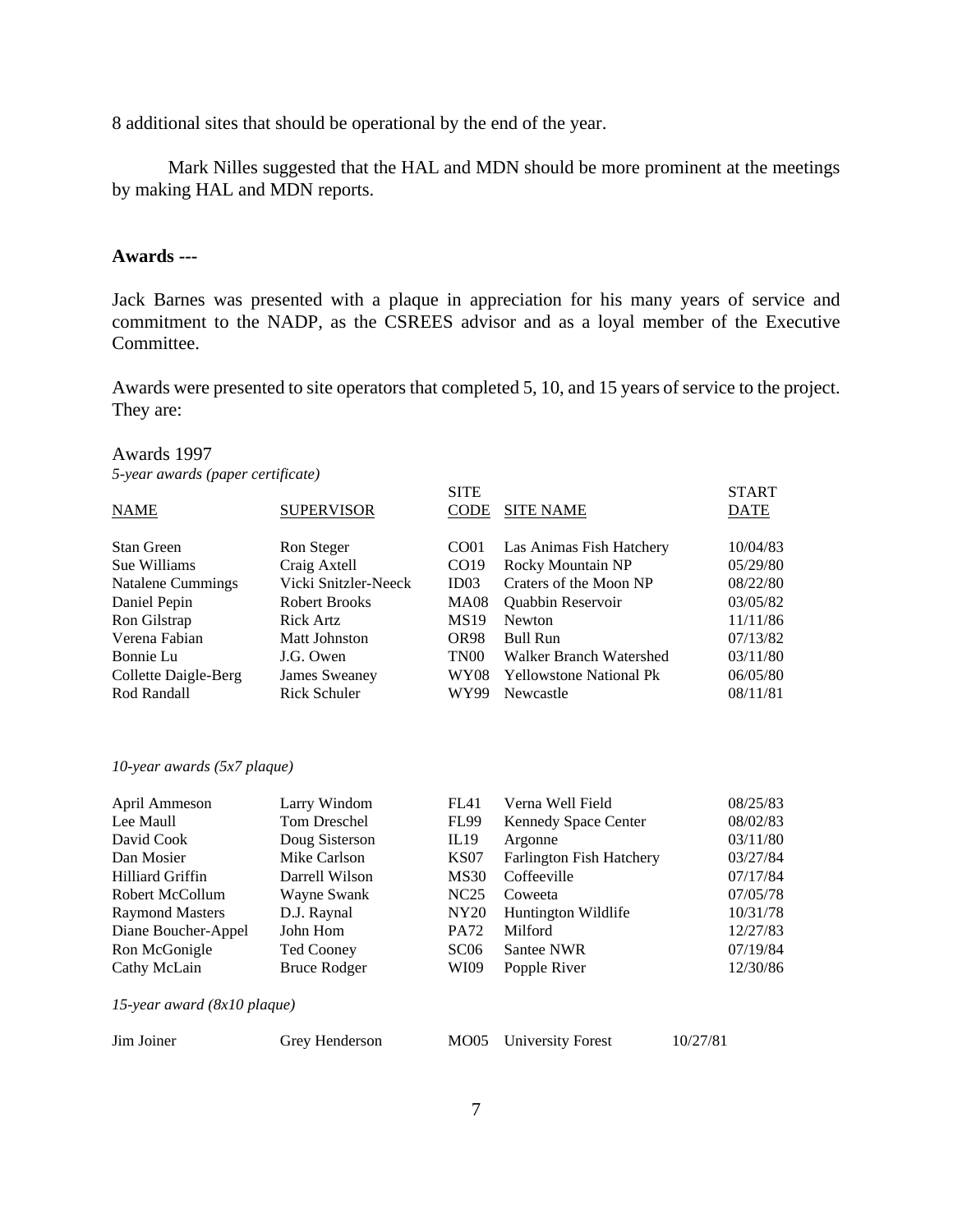The opening business meeting was adjourned at 10 a.m.

# **Open Forum (2 p.m. to 4 p.m.) Stan Coloff, Moderator**

This was an open discussion on topics such as future plans for the NADP Web Page, marketing strategies for NADP, improving services to sites, and urban sampling**.**

# **Closing Business Meeting**

The closing session of the 1997 NADP (NRSP-3) Technical Committee Meeting was called to order by Chair, Stan Coloff. There were 23 people in attendance.

# **Executive Committee Report**---

- The Executive Committee prepared a draft outline for the NADP (NRSP-3) Program Review. Jack Barnes and CSREES will take the lead in this review. The time line is to have a report ready by the latter part of February 1998, in time for the Northeast Regional Directors meeting.
- MDN Coordination There was a motion to recommend that Molly Welker be retained as Coordinator for the MDN. The motion failed (2 to 5).
- A committee was formed to plan the next technical meeting for NADP, which will mark the 20<sup>th</sup> year of site operations for the network. Committee members are Dennis Lamb, Rick Artz and Jim Lynch.
- The Executive Committee discussed the need to include representatives of the MDN community.

**MOTION:** Joel Frisch moved to expand the Executive committee by three members: an MDN advisor, appointed by the Program Chair, and the CAL and HAL laboratory managers. Van Bowersox seconded the motion. Motion carried.

• Another issue that was discussed by the Executive Committee is the need for an official set of rules for conducting business.

**MOTION:** Stan Coloff moved to create an ad hoc by-laws committee to define procedures for the Executive and Technical Committees and the NOS, DMAS, and Environmental Effects Subcommittee. Gary Lear and Mark Nilles comprise this ad hoc committee, which is charged with developing a draft set of by-laws by the Spring Executive Committee meeting. Stephen Vermette seconded the motion. Motion carried.

Mark Nilles presented a new policy for the disposition of NADP archival samples, which had previously been discussed and approved by the Subcommittees and amended and approved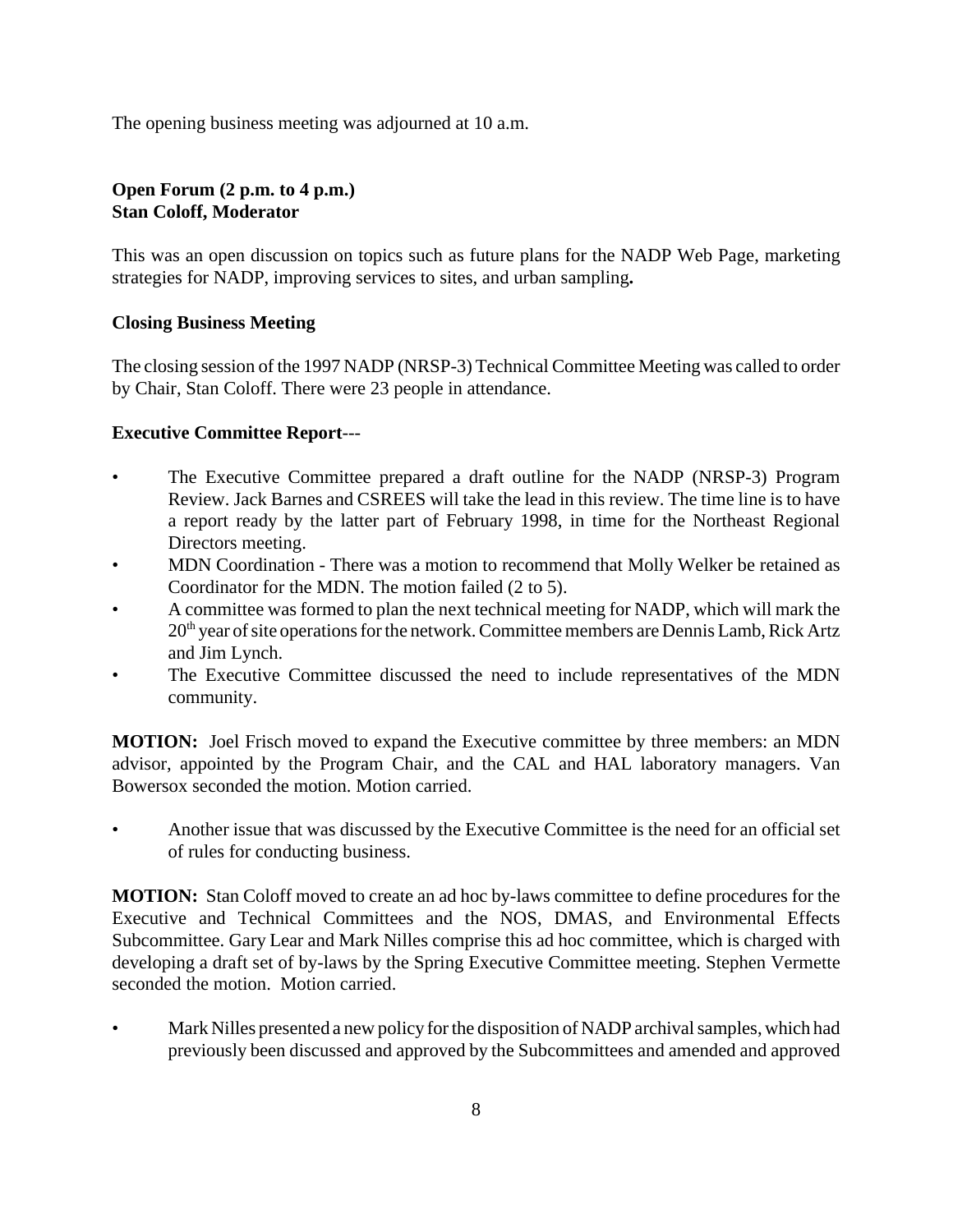by the Executive Committee.

**MOTION:** Stephen Vermette moved to accept this new policy. Luther Smith seconded the motion.. Motion carried. (Note: this policy is described in the minutes of the Executive Committee meeting.)

# **Nominating Committee —**

The nominating committee selected Jim Lynch of Penn State University to be the next NADP Secretary. This means Jim would be Chair in the year 2000.

**MOTION:** Jim Lynch be elected by a vote of acclamation. Motion was seconded and carried.

Technical Committee Officers for 1997-98 are:

Chair: Stephen Vermette Vice Chair: Dennis Lamb Secretary: Jim Lynch Past Chair: Stan Coloff

### **Subcommittee Reports ---**

### **Network Operations -**

 John Gordon briefly summarized the topics that were discussed in the Network Operations Subcommittee meeting:

- Officers were elected for 1997/98 Scotty Dossett, Chair John Gordon, Vice-chair Jane Rothert, Secretary
- Jane Rothert presented the CAL report
- Gary Lear described the new site audit contractor, Advanced Technology Systems, Inc. ATS will have a contract to visit 100 sites per year.
- Scott Dossett reported on the Network Equipment Depot (spare/replacement parts)
- Mark Nilles introduced an initiative to replace raingages in 2000-2001
- Scott Dossett gave an update on precipitation gage winterization
- The Site Operator Manual will be revised

**MOTION:** A motion was brought forward to the full committee to make field chemistry at NADP/NTN sites optional. An amendment to the motion was made to send a letter to sponsors stating the field chemistry is now optional but sites are encouraged to continue field chemistry measurements. Wayne Banwart seconded. Motion failed.

# **Network Operations and Data Management and Analysis -**

John Gordon and Luther Smith briefly summarized the topics discussed in the combined Network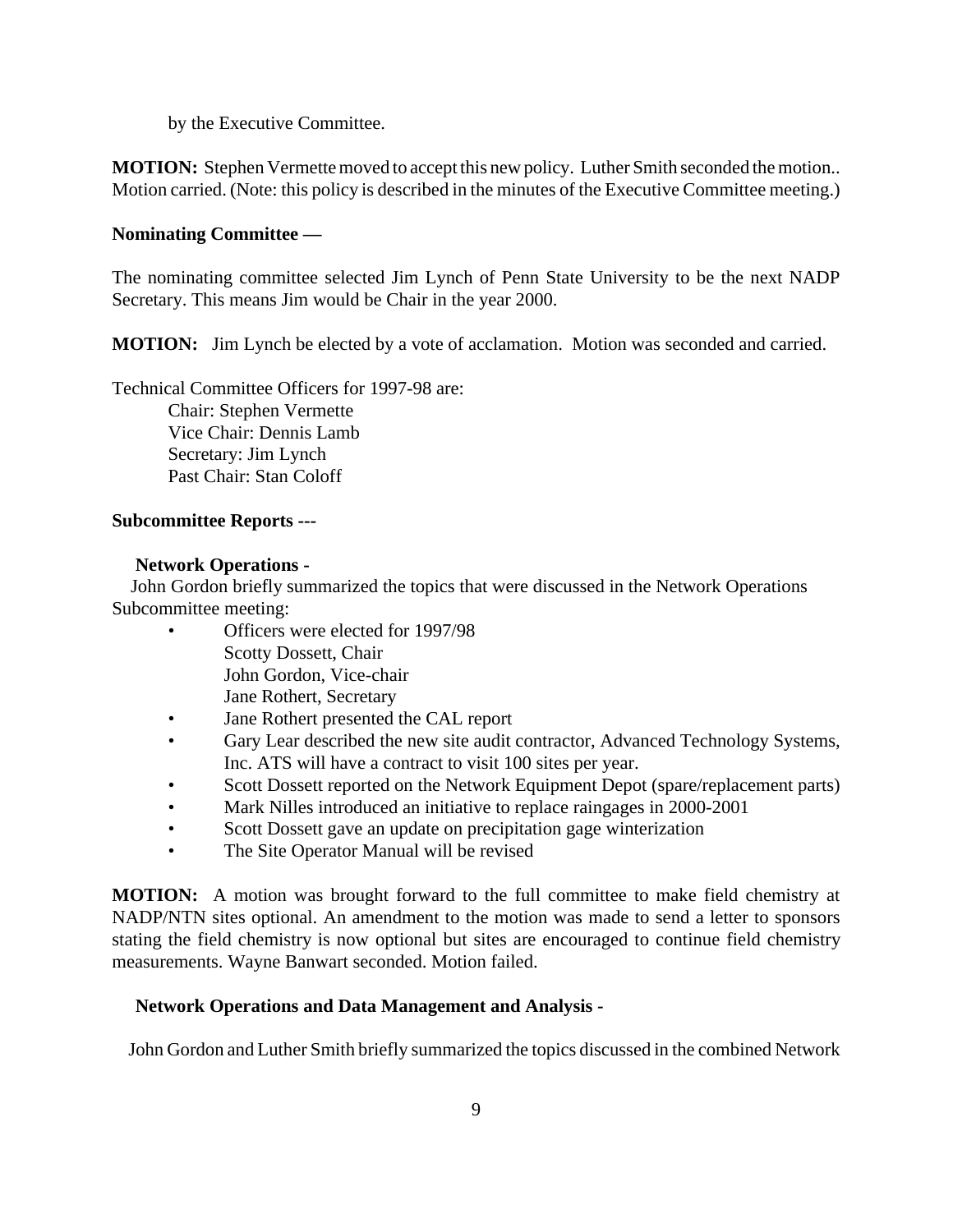Operations and Data Management and Analysis Subcommittee meeting:

- Molly Welker gave a comprehensive report on the state of the MDN
- John Gordon described changes in the USGS collocated sampling program
- Luther Smith and John Gordon led a discussion of the possibility of urban monitoring
- Rick Artz led a discussion of the planned review of the NADP
- Mark Nilles led a discussion on the need for marketing NADP
- Rick Artz described the role of NADP/NTN in the Chesapeake Bay nitrogen loading studies
- Van Bowersox reported on the staffing and job responsibilities at the Program Office

# **Data Management and Analysis -**

 Luther Smith briefly summarized the topics discussed at the Data Management and Analysis Subcommittee meeting:

- Officers were elected for 1997/98 Chair - Luther Smith Vice-chair - Mary Ann Allan Secretary - Bob Brunette
- Molly Welker, Eric Prestbo, and Bob Brunette provided comments on the status of the MDN data base
- Bob Gilpin reported on the status of the annual data summary and indicated that it would not be ready on schedule; there was extensive discussion which led to a motion.

**MOTION:** Luther Smith moved that the Technical Committee approve deferring the delivery of the annual report in paper form to its members until the 1998 Fall Technical Committee Meeting. This motion was seconded and passed.

- Luther Smith led a discussion of issues related to moving the NADP data base and web page from CSU to the Water Survey; a "laundry list" of concerns was given to Van Bowersox for consideration during the implementation of the move.
- Luther Smith led a discussion of the treatment of MDN data, including coding issues and deposition calculations. A motion was brought forward.

**MOTION:** Mercury deposition will be calculated with the raingage reading, replaced by the sample volume when the raingage reading is missing. The code for not having an event recorder was changed from "P" to "ER". Data will be available on the Web when these changes are complete. Van Bowersox seconded. Motion carried.

• Luther Smith proposed new wording and tables for the advisory that informs data users of the change in protocol that occurred in January 1994; this led to passage of a motion bythe DataManagement and Analysis Subcommittee to change the text and tables in the advisory. Luther's presentation of this issue led to discussion and questions from the Executive Committee. Mark Nilles stated that he supported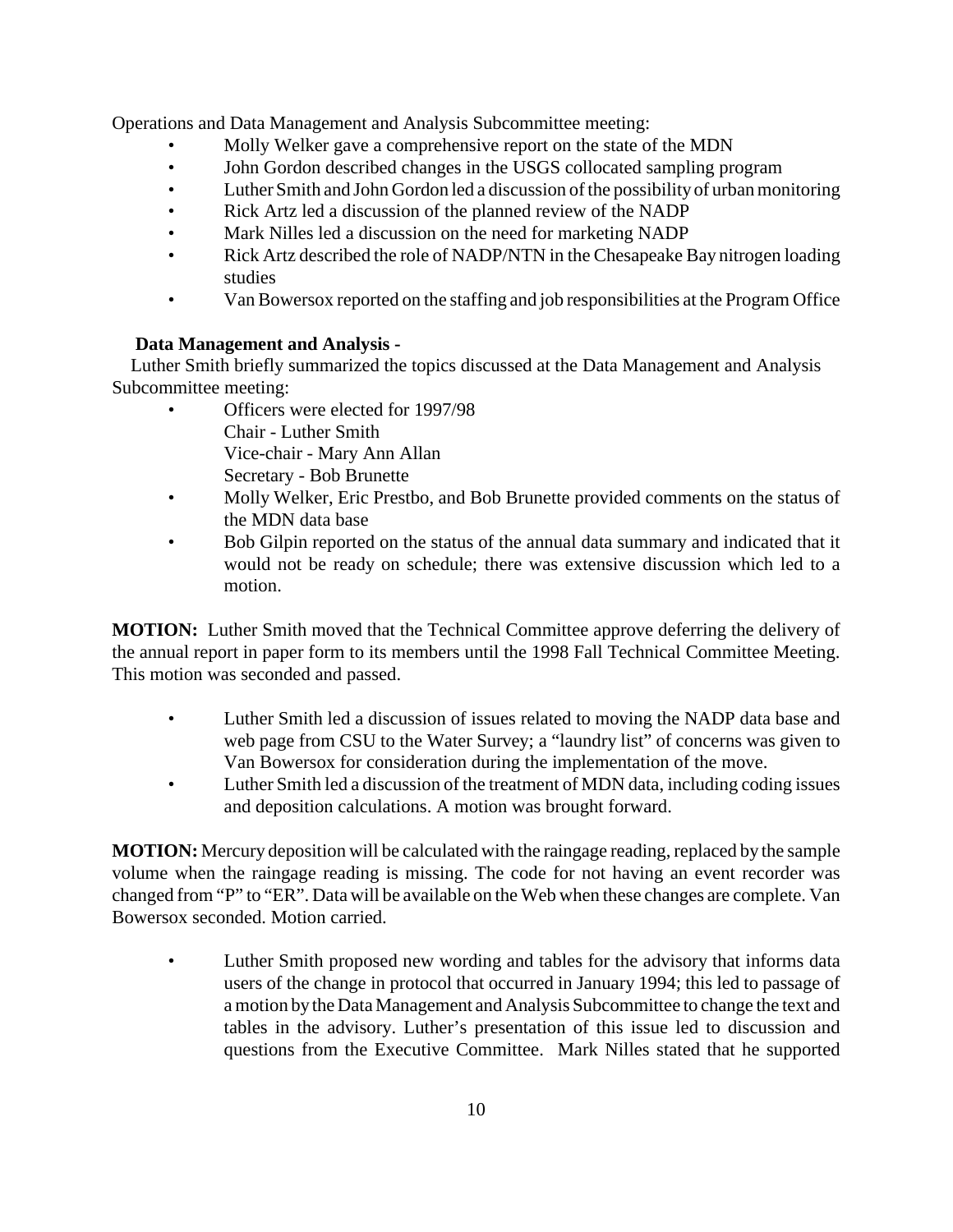changing the advisory to include formulas that could be used to adjust the data. Luther raised concerns about use of "adjustment factors."

**MOTION:** A motion was brought to the Technical Committee to approve replacing the current advisory with the replacement suggested by Luther. Bob Gilpin seconded. The motion was amended by Mark Nilles to include the formulas of Bowersox and Shealy. Gary Stensland seconded. A discussion of the equations followed. The question was called on the amendment. Motion carried. A vote was taken on the entire motion. Motion failed.

**MOTION:** Gary Stensland moved to retain the revised text and leave the tables with the formulas added. Scott Dossett seconded. Motion failed.

**MOTION:** Gary Stensland moved to change just the part of the advisory that refers to the Coordination Office to say the new Program Office. Van Bowersox seconded. Motion carried.

# **Environmental Effects -**

 Ellen Porter briefly summarized the topics discussed at the Environmental Effects Subcommittee meeting:

- Ellen Porter and John Sherwell are the present co-chairs and will remain in that capacity for another year.
- The status of the nitrogen brochure was discussed; the Program Office will work on the text and figures to move it forward.
- Dick Cline discussed an EPA initiative to install a fine particle network, using NARSTO to implement the network; Dick suggested that some of these sites may be located at NADP sites. John Sherwell and Dick Cline will contact NARSTO people about this. The funding will come from EPA.
- The Subcommittee addressed the issue of NADP monitoring at urban sites; concluding that an urban subnetwork could be considered.
- The NADP review was discussed noting that more specific directions are needed to plan the review.
- The Subcommittee discussed future activities; other brochures were suggested, including one on the value of long-term monitoring, one on the MDN, and one on the value of NADP to educators and students. Gary Lear will develop a brochure on long- term monitoring and Stephen Vermette will develop a brochure on MDN.
- The Subcommittee discussed the possibility of organizing a technical session on deposition at a major national scientific meeting such as the American Geophysical Union, the Ecological Society of America, or the Air and Waste Management Association; or possibly combining our annual technical meeting with one of these national meetings.

# **Closing —**

Stan Coloff thanked all of the subcommittees for their hard work. He was appreciative of the help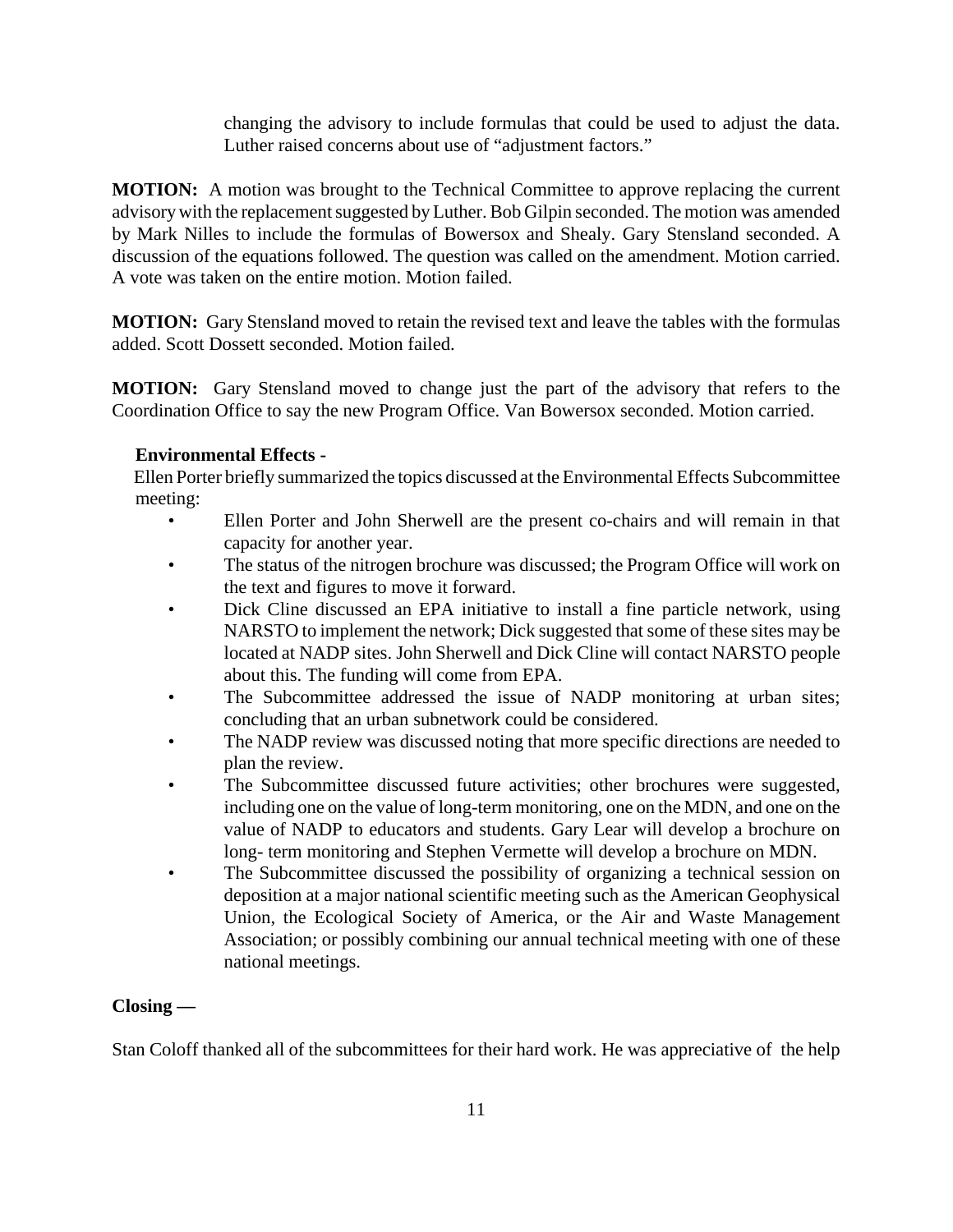and support he received during the year. Stan Coloff passed the gavel to Stephen Vermette and at 8:05 p.m. Stephen officially adjourned the 1997 NADP (NRSP-3) Technical Committee meeting.